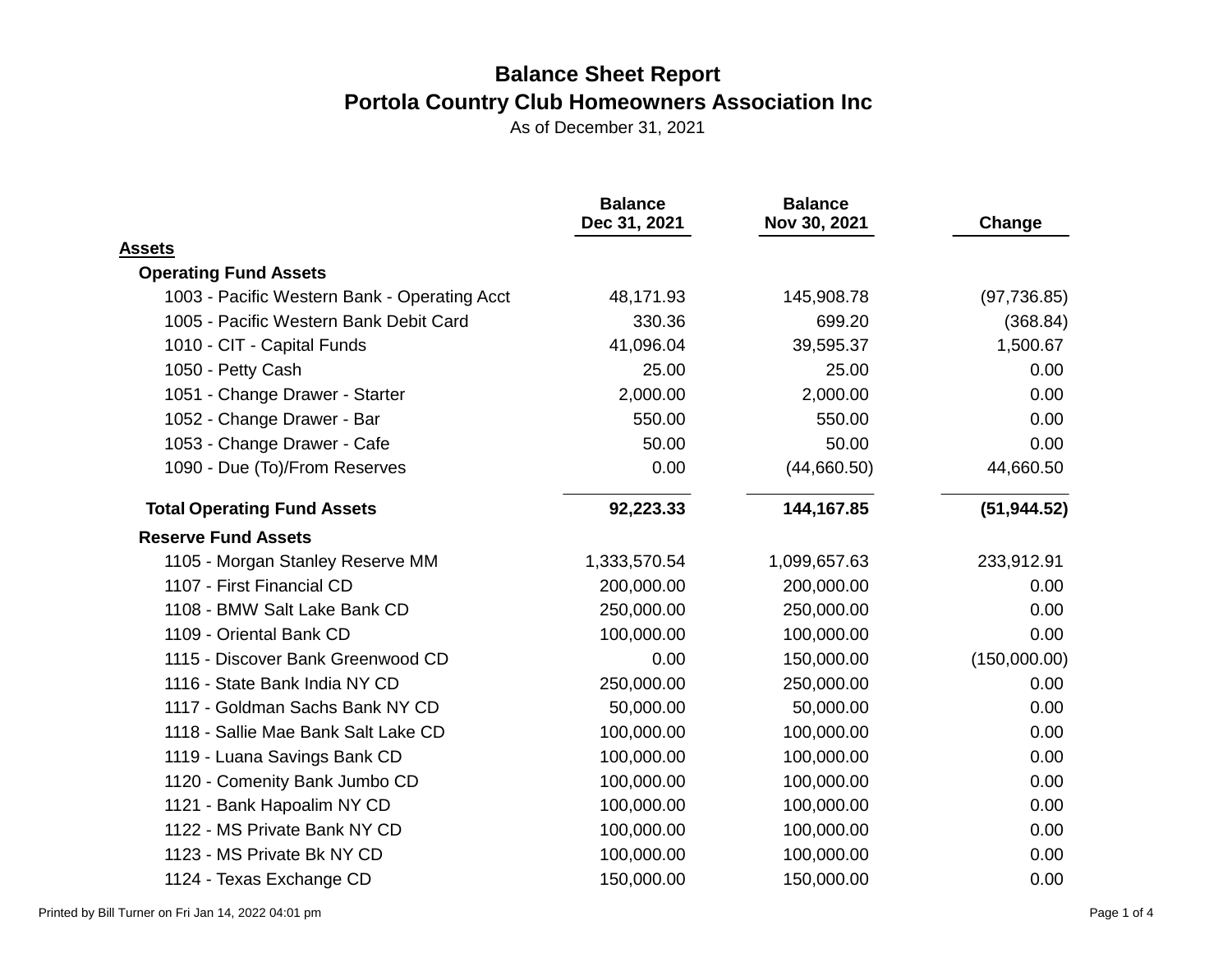|                                        | <b>Balance</b><br>Dec 31, 2021 | <b>Balance</b><br>Nov 30, 2021 | Change      |  |
|----------------------------------------|--------------------------------|--------------------------------|-------------|--|
| Assets                                 |                                |                                |             |  |
| <b>Reserve Fund Assets</b>             |                                |                                |             |  |
| 1190 - Due (To)/From Operating         | 0.00                           | 44,660.50                      | (44,660.50) |  |
| <b>Total Reserve Fund Assets</b>       | 2,933,570.54                   | 2,894,318.13                   | 39,252.41   |  |
| <b>Account Receivables</b>             |                                |                                |             |  |
| 1280 - Accounts Receivable             | 117,318.51                     | 109,448.29                     | 7,870.22    |  |
| 1285 - Accounts Receivable - Other     | 4,687.00                       | 4,687.00                       | 0.00        |  |
| 1290 - Allowance for Doubtful Accounts | (70, 196.72)                   | (63, 447.49)                   | (6,749.23)  |  |
| <b>Total Account Receivables</b>       | 51,808.79                      | 50,687.80                      | 1,120.99    |  |
| <b>Prepaid Expenses</b>                |                                |                                |             |  |
| 1300 - Prepaid Insurance               | 17,672.93                      | 22,091.15                      | (4, 418.22) |  |
| 1305 - Prepaid Expenses                | 10,582.09                      | 0.00                           | 10,582.09   |  |
| 1310 - Prepaid Taxes                   | 9,353.70                       | 9,353.70                       | 0.00        |  |
| <b>Total Prepaid Expenses</b>          | 37,608.72                      | 31,444.85                      | 6,163.87    |  |
| <b>Other Current Assets</b>            |                                |                                |             |  |
| 1315 - Bar Inventory                   | 3,246.02                       | 2,183.05                       | 1,062.97    |  |
| <b>Total Other Current Assets</b>      | 3,246.02                       | 2,183.05                       | 1,062.97    |  |
| <b>Fixed Assets</b>                    |                                |                                |             |  |
| 1515 - Vacant Land - Wash              | 20,000.00                      | 20,000.00                      | 0.00        |  |
| <b>Total Fixed Assets</b>              | 20,000.00                      | 20,000.00                      | 0.00        |  |
| <b>Total Assets</b>                    | 3,138,457.40                   | 3,142,801.68                   | (4,344.28)  |  |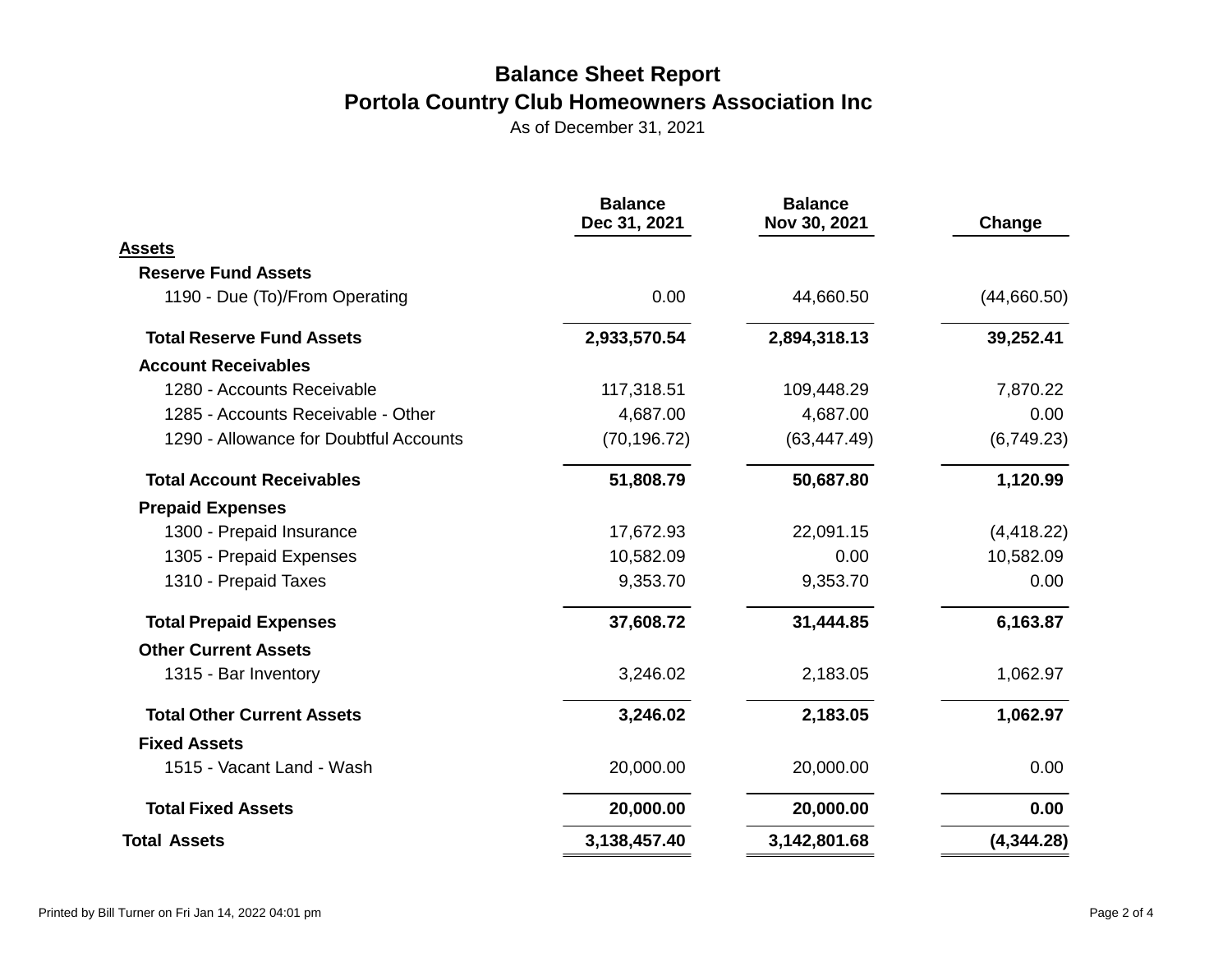|                                  | <b>Balance</b><br>Dec 31, 2021 | <b>Balance</b><br>Nov 30, 2021 | Change       |
|----------------------------------|--------------------------------|--------------------------------|--------------|
| <b>Liabilities</b>               |                                |                                |              |
| <b>Other Liabilities</b>         |                                |                                |              |
| 2001 - Prepaid Assesments        | 39,598.92                      | 42,208.59                      | (2,609.67)   |
| 2025 - Clubhouse Rental Deposits | 964.04                         | 964.04                         | 0.00         |
| 2030 - Bar Tips                  | 7,276.16                       | 7,096.82                       | 179.34       |
| 2035 - Accrued Sales Tax         | 1,098.82                       | 946.59                         | 152.23       |
| 2795 - Tree Trimming Deposits    | 3,165.00                       | 3,165.00                       | 0.00         |
| 2796 - WRCA                      | 1,467.09                       | 1,467.09                       | 0.00         |
| 2798 - Accrued Expenses          | 42,600.22                      | 63,482.04                      | (20, 881.82) |
| <b>Total Other Liabilities</b>   | 96,170.25                      | 119,330.17                     | (23, 159.92) |
| <b>Total Liabilities</b>         | 96,170.25                      | 119,330.17                     | (23, 159.92) |
| <b>Owners' Equity</b>            |                                |                                |              |
| <b>Reserve Fund Liabilities</b>  |                                |                                |              |
| 4000 - Access System/Entry       | 12,301.75                      | 12,120.22                      | 181.53       |
| 4012 - Irrigation Controllers    | 219,647.82                     | 216,406.60                     | 3,241.22     |
| 4016 - Fences/Walls/Gates        | 654,434.67                     | 644,751.72                     | 9,682.95     |
| 4020 - Paint/Stucco              | 10,799.35                      | 10,639.99                      | 159.36       |
| 4025 - Electrical/Lighting       | 7,686.82                       | 7,573.39                       | 113.43       |
| 4026 - Golf Course               | 591,831.90                     | 585,258.64                     | 6,573.26     |
| 4035 - Golf Course Equipment     | 14,219.40                      | 11,849.50                      | 2,369.90     |
| 4040 - Golf Maintenance Yard     | 41,508.66                      | 40,896.14                      | 612.52       |
| 4055 - Landscape Replacement     | 14,023.02                      | 13,816.09                      | 206.93       |
| 4067 - Clubhouse                 | 213,862.66                     | 212,202.66                     | 1,660.00     |
| 4068 - HOA Office                | 22,760.87                      | 22,412.31                      | 348.56       |
| 4070 - Site Amenities            | 6,204.75                       | 6,113.19                       | 91.56        |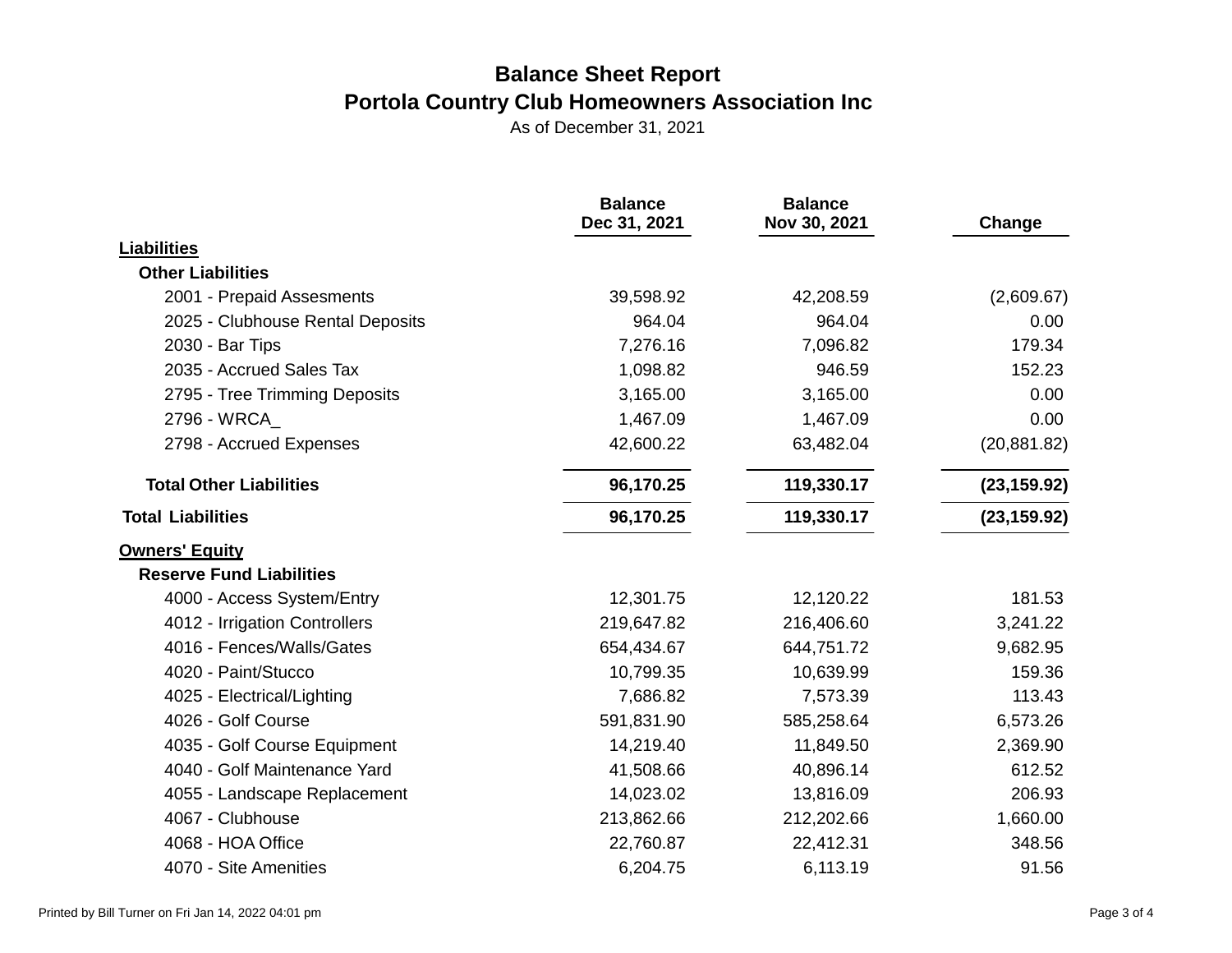| <b>Balance</b><br>Dec 31, 2021 | <b>Balance</b><br>Nov 30, 2021 | Change       |
|--------------------------------|--------------------------------|--------------|
|                                |                                |              |
|                                |                                |              |
| 1,023,663.61                   | 1,005,696.10                   | 17,967.51    |
| 9,643.24                       | 9,500.94                       | 142.30       |
| 31,934.53                      | 31,463.29                      | 471.24       |
| 18,864.18                      | 20,602.41                      | (1,738.23)   |
| 18,393.09                      | 25,073.68                      | (6,680.59)   |
| 8,633.52                       | 8,506.12                       | 127.40       |
| 13,156.70                      | 9,435.14                       | 3,721.56     |
| 2,933,570.54                   | 2,894,318.13                   | 39,252.41    |
|                                |                                |              |
| 41,096.04                      | 39,595.37                      | 1,500.67     |
| 41,096.04                      | 39,595.37                      | 1,500.67     |
|                                |                                |              |
| 135,954.81                     | 135,954.81                     | 0.00         |
| 135,954.81                     | 135,954.81                     | 0.00         |
| 3,110,621.39                   | 3,069,868.31                   | 40,753.08    |
| (68, 334.24)                   | (46, 396.80)                   | (21, 937.44) |
| 3,138,457.40                   | 3,142,801.68                   | (4,344.28)   |
|                                |                                |              |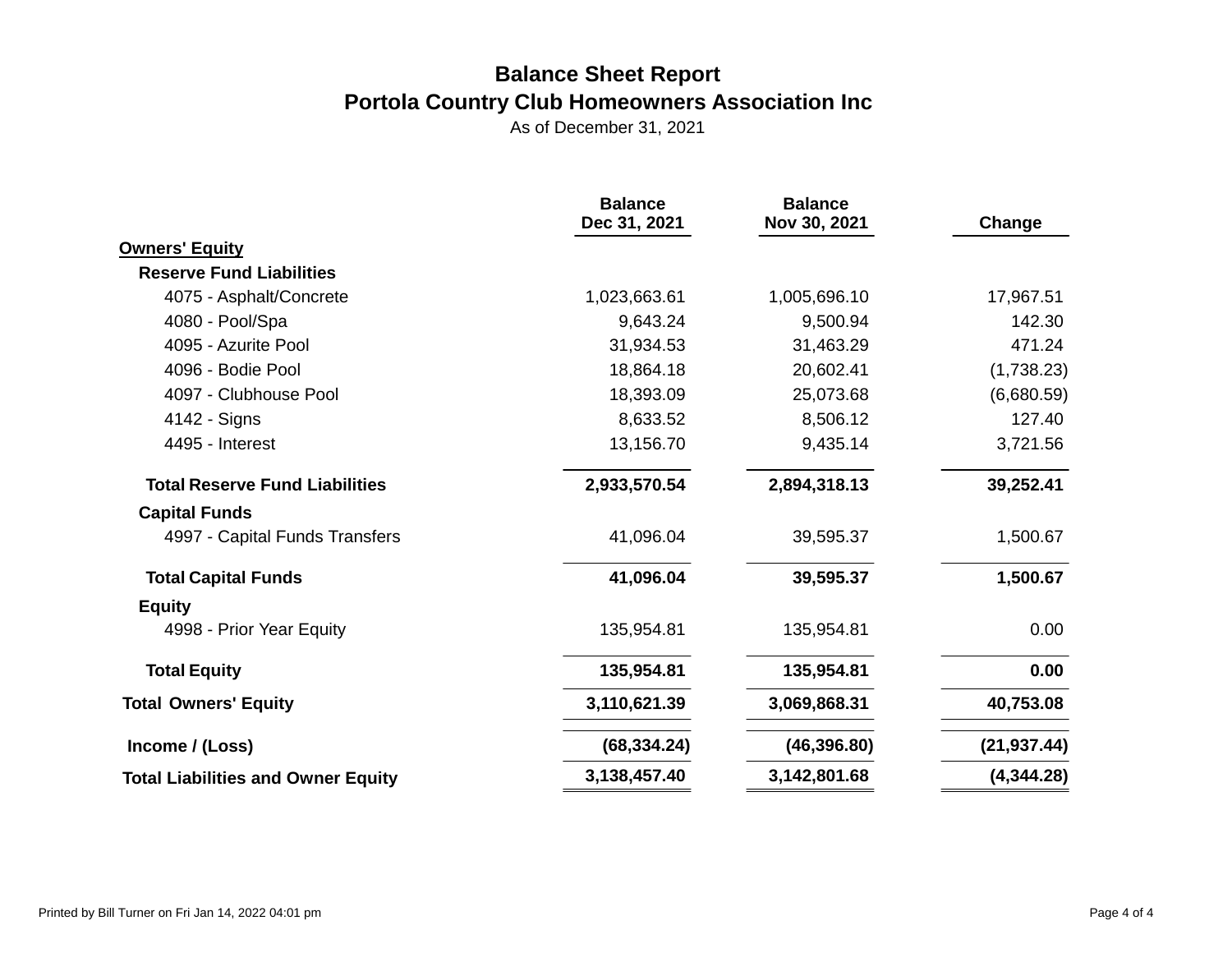December 01, 2021 thru December 31, 2021

|                                  |               | <b>Current Period -</b> |            |               | Year to Date (6 months) |            |               | <b>Budget</b> |
|----------------------------------|---------------|-------------------------|------------|---------------|-------------------------|------------|---------------|---------------|
|                                  | <b>Actual</b> | <b>Budget</b>           | Variance   | <b>Actual</b> | <b>Budget</b>           | Variance   | <b>Budget</b> | Remaining     |
| <b>Income</b>                    |               |                         |            |               |                         |            |               |               |
| <b>Income</b>                    |               |                         |            |               |                         |            |               |               |
| 5010 - Regular Assessments       | 150,203.00    | 150,203.00              | 0.00       | 901,218.00    | 901,218.00              | 0.00       | 1,802,436.00  | 901,218.00    |
| 5016 - Cable Fee Income          | 23,465.33     | 23,465.33               | 0.00       | 140,791.99    | 140,792.00              | (0.01)     | 281,584.00    | 140,792.01    |
| 5017 - Trash Fee Income          | 4,914.17      | 4,916.67                | (2.50)     | 29,484.41     | 29,500.00               | (15.59)    | 59,000.00     | 29,515.59     |
| 5030 - Interest Income-Operating | 3.67          | 0.00                    | 3.67       | 21.78         | 0.00                    | 21.78      | 0.00          | (21.78)       |
| 5031 - Interest Income-Reserve   | 3,721.56      | 0.00                    | 3,721.56   | 13,156.70     | 0.00                    | 13,156.70  | 0.00          | (13, 156.70)  |
| 5040 - Late Fees                 | 1,211.78      | 416.67                  | 795.11     | 6,508.52      | 2,500.00                | 4,008.52   | 5,000.00      | (1,508.52)    |
| 5045 - Rental Processing Fees    | 0.00          | 125.00                  | (125.00)   | 100.00        | 750.00                  | (650.00)   | 1,500.00      | 1,400.00      |
| 5050 - Tree Trimming Owners      | 0.00          | 0.00                    | 0.00       | 8,294.33      | 0.00                    | 8,294.33   | 0.00          | (8, 294.33)   |
| 5052 - Admin/Collection Fees     | 0.00          | 0.00                    | 0.00       | 152.00        | 0.00                    | 152.00     | 0.00          | (152.00)      |
| 5053 - Delinquent Letter Fees    | 0.00          | 0.00                    | 0.00       | 190.00        | 0.00                    | 190.00     | 0.00          | (190.00)      |
| 5057 - Keys/Fobs                 | 0.00          | 0.00                    | 0.00       | 5.00          | 0.00                    | 5.00       | 0.00          | (5.00)        |
| 5105 - Attorney/Collection Fees  | 0.00          | 0.00                    | 0.00       | 522.00        | 0.00                    | 522.00     | 0.00          | (522.00)      |
| 5160 - Bar Income                | 1,964.25      | 1,416.67                | 547.58     | 12,853.19     | 8,500.00                | 4,353.19   | 17,000.00     | 4,146.81      |
| 5161 - Cafe Income               | 0.00          | 0.00                    | 0.00       | 1,325.00      | 0.00                    | 1,325.00   | 0.00          | (1,325.00)    |
| 5161-1 - Cafe Tips               | 0.00          | 0.00                    | 0.00       | 149.00        | 0.00                    | 149.00     | 0.00          | (149.00)      |
| 5162 - Gate Cards/Copies         | 325.00        | 416.67                  | (91.67)    | 2,025.00      | 2,500.00                | (475.00)   | 5,000.00      | 2,975.00      |
| 5163 - Sentinel/Directory        | 132.00        | 1,000.00                | (868.00)   | 4,362.00      | 6,000.00                | (1,638.00) | 12,000.00     | 7,638.00      |
| 5164 - Golf Fee Income           | 170.00        | 1,666.67                | (1,496.67) | 925.00        | 10,000.00               | (9,075.00) | 20,000.00     | 19,075.00     |
| 5165 - Golf Balls/Tees Income    | 9.00          | 83.33                   | (74.33)    | 118.00        | 500.00                  | (382.00)   | 1,000.00      | 882.00        |
| 5166 - Parking - RV              | 0.00          | 1,666.67                | (1,666.67) | 8,355.00      | 10,000.00               | (1,645.00) | 20,000.00     | 11,645.00     |
| <b>Total Income</b>              | 186,119.76    | 185,376.68              | 743.08     | 1,130,556.92  | 1,112,260.00            | 18,296.92  | 2,224,520.00  | 1,093,963.08  |
| <b>Total Income</b>              | 186,119.76    | 185,376.68              | 743.08     | 1,130,556.92  | 1,112,260.00            | 18,296.92  | 2,224,520.00  | 1,093,963.08  |
| <b>Expense</b>                   |               |                         |            |               |                         |            |               |               |
| <b>Administration Expenses</b>   |               |                         |            |               |                         |            |               |               |
| 6020 - Bank Charges-Operating    | 0.00          | 25.00                   | (25.00)    | 34.00         | 150.00                  | (116.00)   | 300.00        | 266.00        |
| 6035 - Office Supplies           | 774.44        | 416.67                  | 357.77     | 4,159.54      | 2,500.00                | 1,659.54   | 5,000.00      | 840.46        |
| 6035-1 - Postage                 | 218.13        | 416.67                  | (198.54)   | 1,181.75      | 2,500.00                | (1,318.25) | 5,000.00      | 3,818.25      |
| 6035-2 - Photocopy Costs         | 499.59        | 535.00                  | (35.41)    | 1,265.19      | 3,210.00                | (1,944.81) | 6,420.00      | 5,154.81      |

Printed by Bill Turner on Fri Jan 14, 2022 04:01 pm Page 1 of 5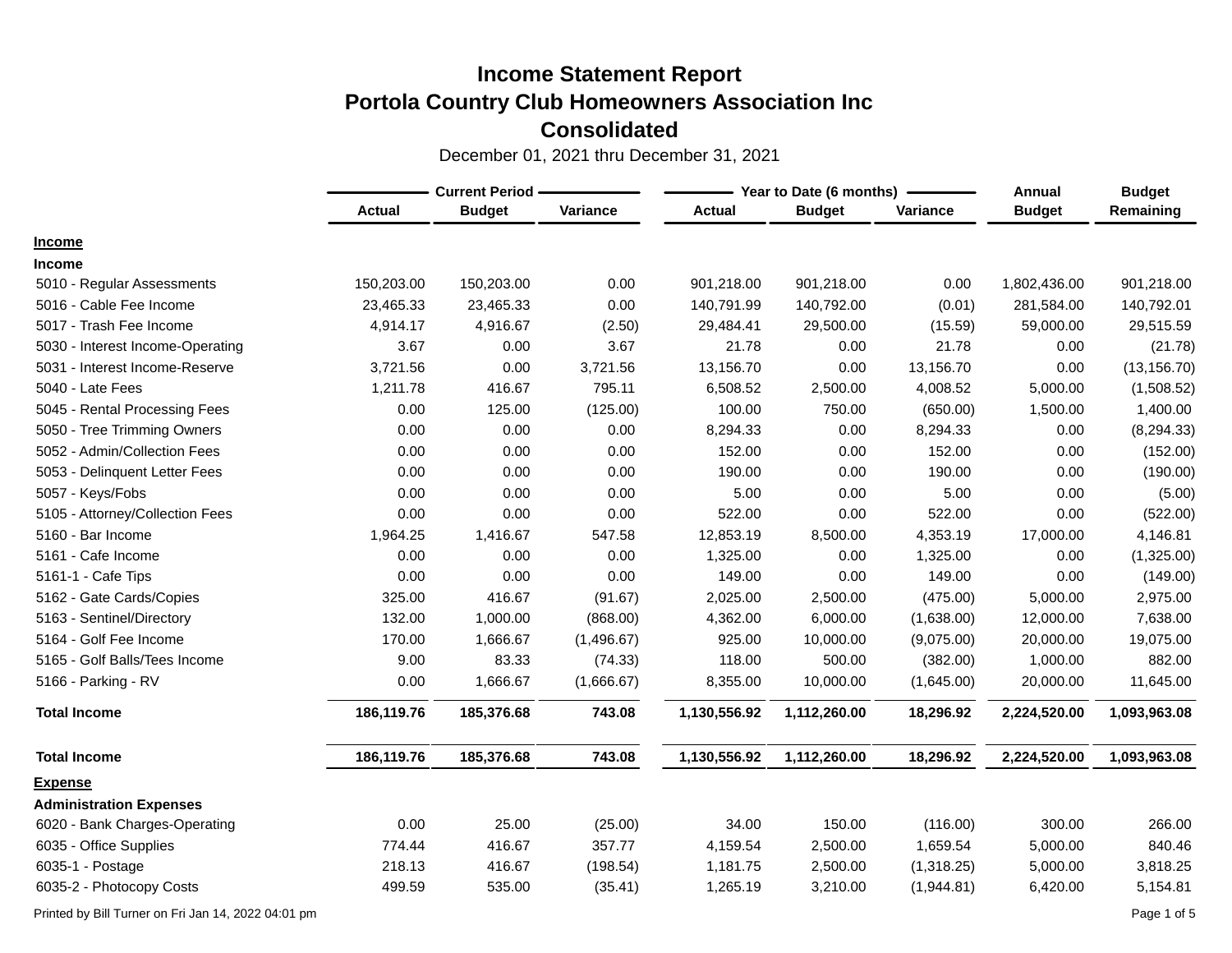|                                                | <b>Current Period -</b> |               |           |               | Year to Date (6 months) | Annual     | <b>Budget</b> |             |
|------------------------------------------------|-------------------------|---------------|-----------|---------------|-------------------------|------------|---------------|-------------|
|                                                | <b>Actual</b>           | <b>Budget</b> | Variance  | <b>Actual</b> | <b>Budget</b>           | Variance   | <b>Budget</b> | Remaining   |
| <b>Expense</b>                                 |                         |               |           |               |                         |            |               |             |
| <b>Administration Expenses</b>                 |                         |               |           |               |                         |            |               |             |
| 6035-3 - Printing                              | 487.06                  | 385.83        | 101.23    | 2,751.42      | 2,315.00                | 436.42     | 4,630.00      | 1,878.58    |
| 6036 - Computer Service                        | 0.00                    | 0.00          | 0.00      | 262.50        | 0.00                    | 262.50     | 0.00          | (262.50)    |
| 6038 - Office Repairs & Maintenance            | 12.45                   | 83.33         | (70.88)   | 103.54        | 500.00                  | (396.46)   | 1,000.00      | 896.46      |
| 6040 - Management Services                     | 3,250.00                | 3,250.00      | 0.00      | 19,500.00     | 19,500.00               | 0.00       | 39,000.00     | 19,500.00   |
| 6041 - Management-Additional                   | 450.00                  | 250.00        | 200.00    | 450.00        | 1,500.00                | (1,050.00) | 3,000.00      | 2,550.00    |
| 6043 - On-Site Staff/Payroll                   | 19,488.31               | 19,791.67     | (303.36)  | 123,212.63    | 118,750.00              | 4,462.63   | 237,500.00    | 114,287.37  |
| 6050 - Fees & Licenses                         | 1,411.00                | 462.50        | 948.50    | 3,847.00      | 2,775.00                | 1,072.00   | 5,550.00      | 1,703.00    |
| 6053 - Delinquent Letter Charges               | 90.00                   | 366.67        | (276.67)  | 1,542.00      | 2,200.00                | (658.00)   | 4,400.00      | 2,858.00    |
| 6055 - Attorney Fees                           | 7,393.50                | 1,250.00      | 6,143.50  | 27,761.50     | 7,500.00                | 20,261.50  | 15,000.00     | (12,761.50) |
| 6055-1 - Attorney Fees - Wash                  | 5,217.50                | 833.33        | 4,384.17  | 14,611.68     | 5,000.00                | 9,611.68   | 10,000.00     | (4,611.68)  |
| 6061 - Board Meeting Expenses                  | 0.00                    | 208.33        | (208.33)  | 25.77         | 1,250.00                | (1,224.23) | 2,500.00      | 2,474.23    |
| 6071 - Office IT Expenses                      | 195.00                  | 208.33        | (13.33)   | 3,416.09      | 1,250.00                | 2,166.09   | 2,500.00      | (916.09)    |
| 6072 - Sentinel                                | 750.00                  | 0.00          | 750.00    | 750.00        | 0.00                    | 750.00     | 0.00          | (750.00)    |
| 6072-1 - Annual Directory                      | 0.00                    | 166.67        | (166.67)  | 0.00          | 1,000.00                | (1,000.00) | 2,000.00      | 2,000.00    |
| 6077 - Bad Debt/Write Off                      | 6,749.23                | 2,083.33      | 4,665.90  | 10,268.19     | 12,500.00               | (2,231.81) | 25,000.00     | 14,731.81   |
| 6078 - Professional Services                   | 98.00                   | 0.00          | 98.00     | 2,118.50      | 0.00                    | 2,118.50   | 0.00          | (2, 118.50) |
| 6085 - Miscellaneous Administration            | 0.00                    | 0.00          | 0.00      | (292.80)      | 0.00                    | (292.80)   | 0.00          | 292.80      |
| <b>Total Administration Expenses</b>           | 47,084.21               | 30,733.33     | 16,350.88 | 216,968.50    | 184,400.00              | 32,568.50  | 368,800.00    | 151,831.50  |
| Landscape                                      |                         |               |           |               |                         |            |               |             |
| 6405 - Common Area Landscape Maint.            | 2,500.00                | 2,600.00      | (100.00)  | 14,755.00     | 15,600.00               | (845.00)   | 31,200.00     | 16,445.00   |
| 6410 - Materials, Seed, Fertilizer & Chemicals | 2,180.27                | 291.67        | 1,888.60  | 7,934.27      | 1,750.00                | 6,184.27   | 3,500.00      | (4,434.27)  |
| 6420 - Irrigation Repairs                      | 439.42                  | 0.00          | 439.42    | 628.69        | 0.00                    | 628.69     | 0.00          | (628.69)    |
| 6425 - Tree Maintenance                        | 0.00                    | 333.33        | (333.33)  | 2,292.50      | 2,000.00                | 292.50     | 4,000.00      | 1,707.50    |
| 6427 - Tree Maintenance Owners                 | 70.00                   | 0.00          | 70.00     | 8,925.00      | 0.00                    | 8,925.00   | 0.00          | (8,925.00)  |
| 6435 - Common Area Landscape Contingency       | 0.00                    | 0.00          | 0.00      | 4,576.00      | 0.00                    | 4,576.00   | 0.00          | (4,576.00)  |
| <b>Total Landscape</b>                         | 5,189.69                | 3,225.00      | 1,964.69  | 39,111.46     | 19,350.00               | 19,761.46  | 38,700.00     | (411.46)    |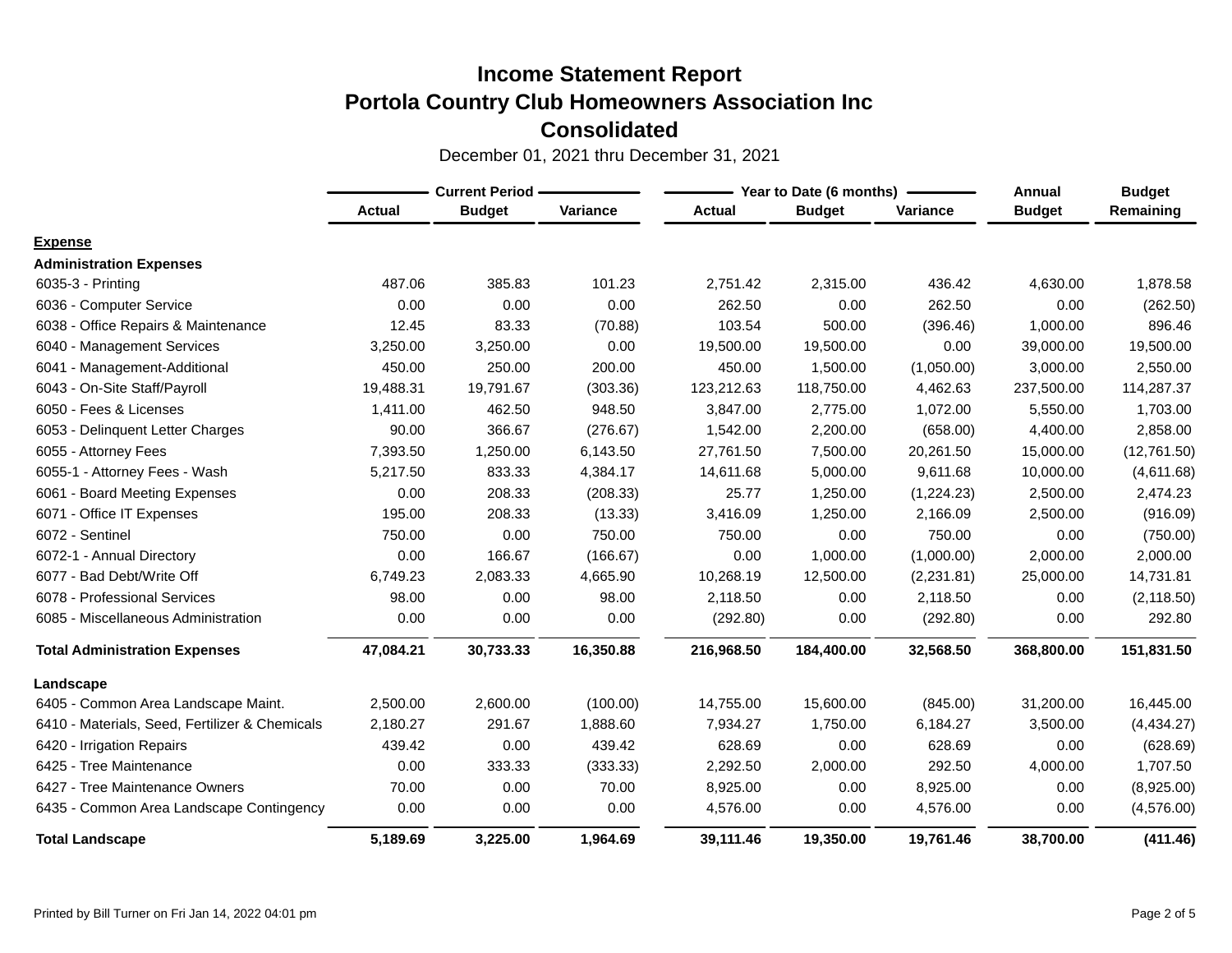|                                   | <b>Current Period -</b> |               |             |               | Year to Date (6 months) | Annual      | <b>Budget</b> |             |
|-----------------------------------|-------------------------|---------------|-------------|---------------|-------------------------|-------------|---------------|-------------|
|                                   | <b>Actual</b>           | <b>Budget</b> | Variance    | <b>Actual</b> | <b>Budget</b>           | Variance    | <b>Budget</b> | Remaining   |
| <b>Expense</b>                    |                         |               |             |               |                         |             |               |             |
| <b>Maintenance</b>                |                         |               |             |               |                         |             |               |             |
| 6510 - Electrical Repair & Maint. | 0.00                    | 375.00        | (375.00)    | 1,547.00      | 2,250.00                | (703.00)    | 4,500.00      | 2,953.00    |
| 6515 - Gates/Fences               | 190.00                  | 666.67        | (476.67)    | 606.28        | 4,000.00                | (3,393.72)  | 8,000.00      | 7,393.72    |
| 6520 - Maintenance Supplies       | 0.00                    | 0.00          | 0.00        | 383.30        | 0.00                    | 383.30      | 0.00          | (383.30)    |
| 6530 - Disaster Supplies          | 0.00                    | 8.33          | (8.33)      | 0.00          | 50.00                   | (50.00)     | 100.00        | 100.00      |
| 6531 - Homeowner Dumpster         | 785.27                  | 375.00        | 410.27      | 4,286.10      | 2,250.00                | 2,036.10    | 4,500.00      | 213.90      |
| 6540 - Plumbing                   | 799.35                  | 0.00          | 799.35      | 1,636.00      | 0.00                    | 1,636.00    | 0.00          | (1,636.00)  |
| 6550 - Janitorial Service         | 1,350.00                | 1,833.33      | (483.33)    | 9,950.00      | 11,000.00               | (1,050.00)  | 22,000.00     | 12,050.00   |
| 6551 - Janitorial Supplies        | 284.85                  | 250.00        | 34.85       | 957.86        | 1,500.00                | (542.14)    | 3,000.00      | 2,042.14    |
| 6555 - Pest Control               | 210.00                  | 208.33        | 1.67        | 1,200.00      | 1,250.00                | (50.00)     | 2,500.00      | 1,300.00    |
| 6570 - Pool/Spa Service           | 3,511.86                | 1,425.00      | 2,086.86    | 14,739.83     | 8,550.00                | 6,189.83    | 17,100.00     | 2,360.17    |
| 6575 - Pool/Spa Repairs           | 340.00                  | 583.33        | (243.33)    | 4,223.10      | 3,500.00                | 723.10      | 7,000.00      | 2,776.90    |
| 6580 - Pool/Spa Extras            | 1,379.76                | 0.00          | 1,379.76    | 3,841.88      | 0.00                    | 3,841.88    | 0.00          | (3,841.88)  |
| 6585 - Wash Maintenance           | 0.00                    | 666.67        | (666.67)    | 0.00          | 4,000.00                | (4,000.00)  | 8,000.00      | 8,000.00    |
| 6586 - Wash Professional          | 0.00                    | 208.33        | (208.33)    | 2,980.00      | 1,250.00                | 1,730.00    | 2,500.00      | (480.00)    |
| 6590 - Streets & Park Maintenance | 2,040.00                | 666.67        | 1,373.33    | 4,545.00      | 4,000.00                | 545.00      | 8,000.00      | 3,455.00    |
| 6595 - Building Repair & Maint.   | 447.00                  | 1,166.67      | (719.67)    | 7,770.63      | 7,000.00                | 770.63      | 14,000.00     | 6,229.37    |
| 6596 - RV Lot Repair & Maint.     | 0.00                    | 250.00        | (250.00)    | 312.00        | 1,500.00                | (1, 188.00) | 3,000.00      | 2,688.00    |
| <b>Total Maintenance</b>          | 11,338.09               | 8,683.33      | 2,654.76    | 58,978.98     | 52,100.00               | 6,878.98    | 104,200.00    | 45,221.02   |
| <b>Property Protection</b>        |                         |               |             |               |                         |             |               |             |
| 6605 - Entry Gate Maintenance     | 95.00                   | 0.00          | 95.00       | 691.14        | 0.00                    | 691.14      | 0.00          | (691.14)    |
| 6610 - Entry Gate Extras          | 0.00                    | 0.00          | 0.00        | 3,663.50      | 0.00                    | 3,663.50    | 0.00          | (3,663.50)  |
| 6620 - Property Protection        | 1,803.00                | 1,129.67      | 673.33      | 11,511.00     | 6,778.00                | 4,733.00    | 13,556.00     | 2,045.00    |
| <b>Total Property Protection</b>  | 1,898.00                | 1,129.67      | 768.33      | 15,865.64     | 6,778.00                | 9,087.64    | 13,556.00     | (2,309.64)  |
| <b>Utilities Expenses</b>         |                         |               |             |               |                         |             |               |             |
| 6700 - Water-Common Area          | 1,356.57                | 858.33        | 498.24      | 9,438.20      | 5,150.00                | 4,288.20    | 10,300.00     | 861.80      |
| 6705 - Electric-Common Area       | 2,586.70                | 3,750.00      | (1, 163.30) | 48,171.32     | 22,500.00               | 25,671.32   | 45,000.00     | (3, 171.32) |
| 6710 - Gas                        | 6,905.46                | 2,500.00      | 4,405.46    | 17,840.45     | 15,000.00               | 2,840.45    | 30,000.00     | 12,159.55   |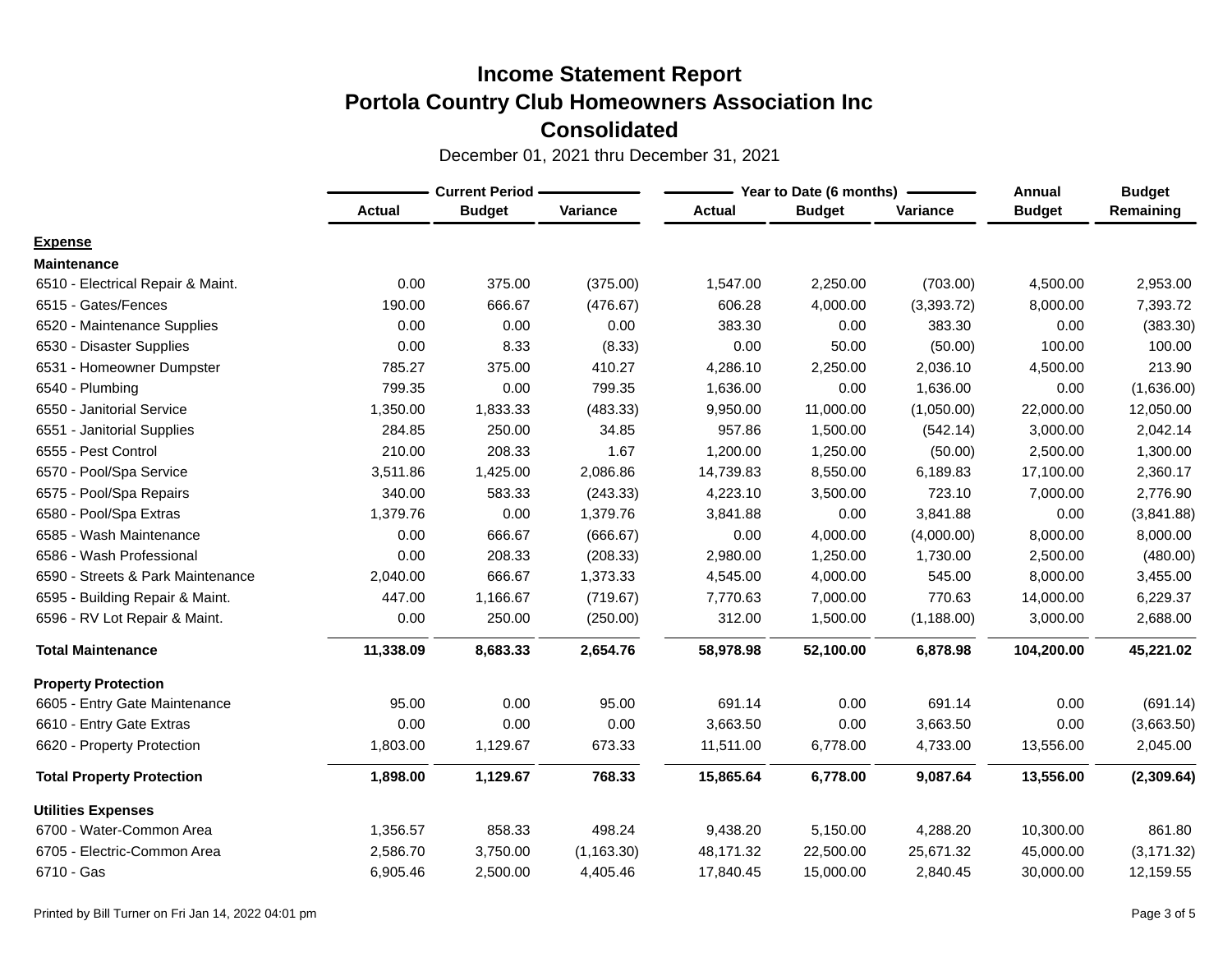|                                 | <b>Current Period -</b> |               |            |               | Year to Date (6 months) | Annual      | <b>Budget</b> |            |
|---------------------------------|-------------------------|---------------|------------|---------------|-------------------------|-------------|---------------|------------|
|                                 | <b>Actual</b>           | <b>Budget</b> | Variance   | <b>Actual</b> | <b>Budget</b>           | Variance    | <b>Budget</b> | Remaining  |
| <b>Expense</b>                  |                         |               |            |               |                         |             |               |            |
| <b>Utilities Expenses</b>       |                         |               |            |               |                         |             |               |            |
| 6715 - Bulk Cable Services      | 23,036.81               | 23,465.33     | (428.52)   | 138,220.66    | 140,792.00              | (2,571.34)  | 281,584.00    | 143,363.34 |
| 6720 - Telephone                | 0.00                    | 350.00        | (350.00)   | 0.00          | 2,100.00                | (2,100.00)  | 4,200.00      | 4,200.00   |
| 6725 - Refuse                   | 4,725.53                | 4,916.67      | (191.14)   | 28,353.18     | 29,500.00               | (1, 146.82) | 59,000.00     | 30,646.82  |
| 6735 - Internet                 | 244.98                  | 441.67        | (196.69)   | 2,728.55      | 2,650.00                | 78.55       | 5,300.00      | 2,571.45   |
| <b>Total Utilities Expenses</b> | 38,856.05               | 36,282.00     | 2,574.05   | 244,752.36    | 217,692.00              | 27,060.36   | 435,384.00    | 190,631.64 |
| <b>Insurance Expenses</b>       |                         |               |            |               |                         |             |               |            |
| 6800 - Insurance Master Policy  | 4,418.22                | 3,916.67      | 501.55     | 26,509.32     | 23,500.00               | 3,009.32    | 47,000.00     | 20,490.68  |
| 6830 - Health Insurance         | 0.00                    | 0.00          | 0.00       | (81.84)       | 0.00                    | (81.84)     | 0.00          | 81.84      |
| <b>Total Insurance Expenses</b> | 4,418.22                | 3,916.67      | 501.55     | 26,427.48     | 23,500.00               | 2,927.48    | 47,000.00     | 20,572.52  |
| <b>Taxes Expenses</b>           |                         |               |            |               |                         |             |               |            |
| 6850 - Federal Taxes            | 0.00                    | 333.33        | (333.33)   | 0.00          | 2,000.00                | (2,000.00)  | 4,000.00      | 4,000.00   |
| 6860 - State Income Tax         | 18.71                   | 166.67        | (147.96)   | 18.71         | 1,000.00                | (981.29)    | 2,000.00      | 1,981.29   |
| 6880 - Property Tax             | 0.00                    | 62.50         | (62.50)    | 799.07        | 375.00                  | 424.07      | 750.00        | (49.07)    |
| <b>Total Taxes Expenses</b>     | 18.71                   | 562.50        | (543.79)   | 817.78        | 3,375.00                | (2, 557.22) | 6,750.00      | 5,932.22   |
| Bar & Cafe                      |                         |               |            |               |                         |             |               |            |
| 6905 - Bar License              | 0.00                    | 56.67         | (56.67)    | 0.00          | 340.00                  | (340.00)    | 680.00        | 680.00     |
| 6910 - Bar Sales Tax            | 152.23                  | 100.00        | 52.23      | 996.13        | 600.00                  | 396.13      | 1,200.00      | 203.87     |
| 6915 - Bar Supplies             | 293.01                  | 166.67        | 126.34     | 293.01        | 1,000.00                | (706.99)    | 2,000.00      | 1,706.99   |
| 6920 - Beverage Supplies        | 976.18                  | 416.67        | 559.51     | 5,253.70      | 2,500.00                | 2,753.70    | 5,000.00      | (253.70)   |
| 6925 - Repairs & Maintenance    | 0.00                    | 83.33         | (83.33)    | 0.00          | 500.00                  | (500.00)    | 1,000.00      | 1,000.00   |
| 6930 - Cafe                     | 0.00                    | 0.00          | 0.00       | 669.00        | 0.00                    | 669.00      | 0.00          | (669.00)   |
| 6932 - Cafe Sales Tax           | 0.00                    | 0.00          | 0.00       | 102.69        | 0.00                    | 102.69      | 0.00          | (102.69)   |
| <b>Total Bar &amp; Cafe</b>     | 1,421.42                | 823.34        | 598.08     | 7,314.53      | 4,940.00                | 2,374.53    | 9,880.00      | 2,565.47   |
| <b>Golf Course</b>              |                         |               |            |               |                         |             |               |            |
| 7005 - Starters                 | 0.00                    | 1,666.67      | (1,666.67) | 0.00          | 10,000.00               | (10,000.00) | 20,000.00     | 20,000.00  |